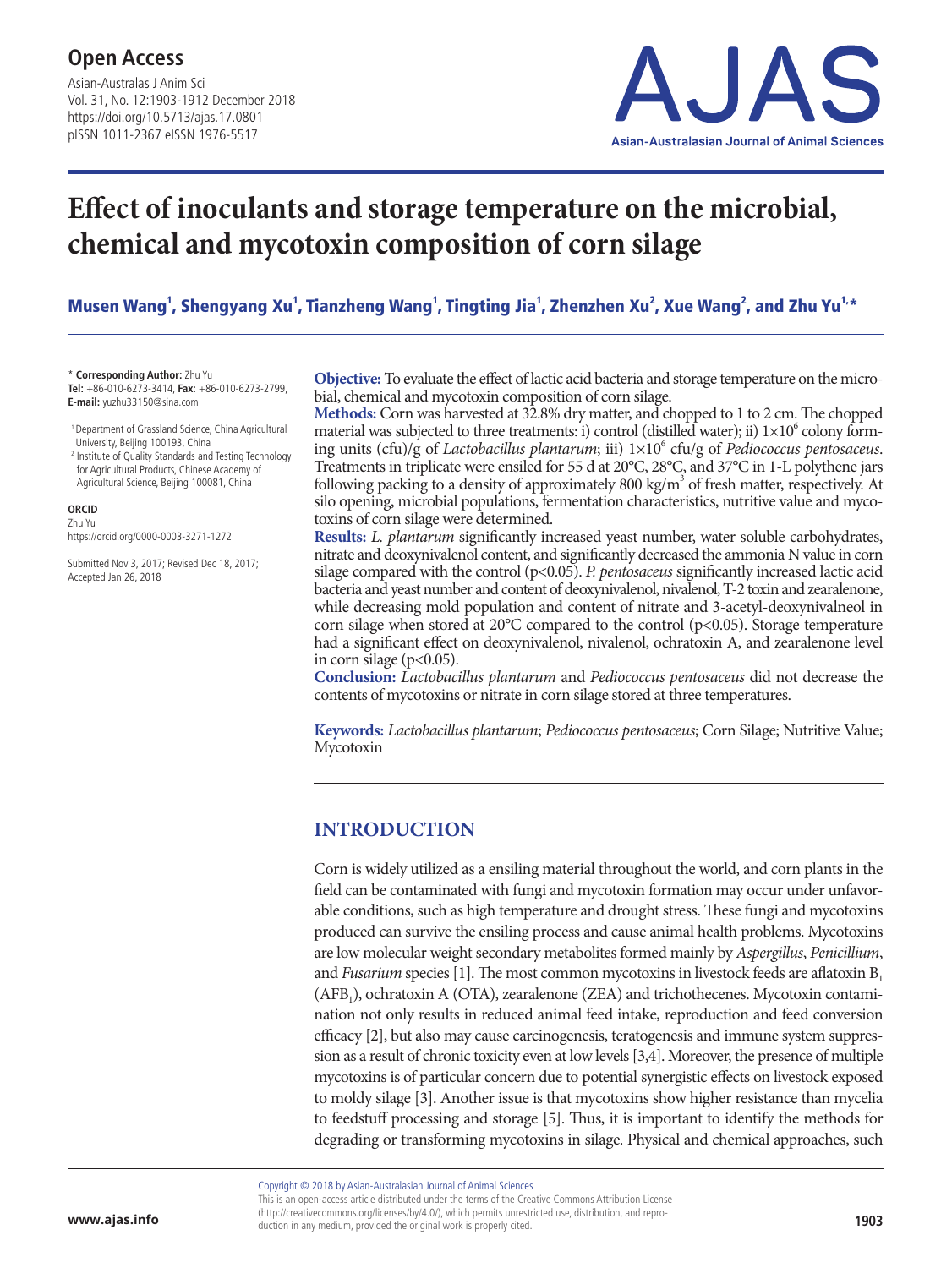as an addition of ammonia and adsorbents [4,6], may be dangerous to applicators. In addition, some adsorbents even bind minerals and vitamins as well as mycotoxins, reducing feed quality [7].

A few studies have indicated that mycotoxins can be degraded or transformed by some microbes. Rumen microflora can degrade and inactivate mycotoxins [8], and intestinal microbes were shown to convert ZEA to α-zearalenol and an unknown metabolite [9]. Some reduction of mycotoxins produced in the field was attributed to lactic acid bacteria (LAB) [10]; an *in vitro* study reported that binding of (deoxynivalenol) DON and ZEA is the major mode of action for LAB [11]. Microbial activity during silage fermentation caused the breakdown of mycotoxin ZEA [12], and *Lactobacilli* and *Pediococcus*  species were reported to be able to transform some mycotoxins [13]. Mold normally grows at 10°C to 40°C, and *Aspergillus* and *Penicillium* species can grow at higher temperatures than *Fusarium* species [14]. However, mold growth under the optimum temperature range is not necessary for mycotoxins production. A comparison of the optimum temperature for mycotoxins formation by *Aspergillus*, *Penicillium* and *Fusarium* species [15], defined the temperature range of mycotoxins production for *A. flavus* (AFB<sub>1</sub>), *P. verrucosum* (OTA) and *Fusarium* species (toxin T-2, DON, nivalenol [NIV] and ZEA) to be 12°C to 40°C, 4°C to 20°C, and 24°C to 26°C, respectively. To date, few studies have evaluated the effect of LAB on the stability of mycotoxins in corn silage stored at different temperatures.

Thus, the objective of this study was to evaluate the effect of inoculants and storage temperature on the microbial populations, fermentation characteristics, nutritive value and mycotoxins of corn silage.

## **MATERIALS AND METHODS**

### **Silage preparation**

Corn was grown at the Zhuozhou experimental farm of China Agricultural University (Hebei Province: N 39°35′25″-39°36′05″, E 115°42′12″-116°14′35″, elevation 22 to 65 m, annual mean temperature 11.6°C, and annual average precipitation 554 mm). Organic matter, hydrolyzable N, available P and rapidly available K content in the field was 16,000, 89, 26.2, and 83 mg/kg, respectively. The cultivar 'Xianyu045' was established on 8 June 2016, with about 64,000 plants/hectare. A compound fertilizer (N+P<sub>2</sub>O<sub>5</sub>+K<sub>2</sub>O ≥45%, 800 kg/hectare) was applied preplant, and urea (320 kg/hectare) was supplemented at the fourteenth-leaf stage on 18th July 2016. A 3×3 factorial arrangement was used in a completely randomized design. Corn was harvested at 32.8% dry matter (DM), and chopped to 1 to 2 cm with a forage chopper on 8th September 2016. The chopped forage was subjected to three treatments: i) control (distilled water, CK); ii)  $1 \times 10^6$  colony forming units (cfu)/g of *Lactobacillus plantarum* KR107070 (LP), isolated from Chinese wild rye (Leymus chinensis) [16]; iii)  $1 \times 10^6$  cfu/g of *Pediococcus pentosaceus* 17604 (PP), isolated from alfalfa silage. Treated forage in triplicate was ensiled in 1-L polythene jars (Hewanglan Paper and Plastic Products Factory, Beijing, China) following packing with a cylindrical rod and an axe to a density of about 800 kg of fresh weight/m<sup>3</sup>. Laboratory silos were stored at 20°C, 28°C, and 37°C for 55 d, respectively, with 27 silos in all.

### **Chemical and microbial analyses**

At silo opening, corn silage mass was mixed manually prior to sampling. A subsample of 20 g was weighed into a blender jar, diluted with 180 mL of distilled water, and homogenized with a juicer for 2 min. Extracted solution was filtered through four layers of cheesecloth and one layer of qualitative filter paper, and analyzed for pH value using an electrode (PHS-3C, INESA, Shanghai, China). Then, 2 mL of filtrate was centrifuged at 10,000 g at 4°C for 5 min and reserved for fermentation acids and ammonia  $N(NH_3-N)$  analysis. Lactic, acetic, propionic, and butyric acids were determined by high performance liquid chromatograph (HPLC, SHIMADZU-10A, Kyoto, Japan). The HPLC system consisted of a Shimadzu system controller (SCL-10A), and a Shodex Rspak KC-811 S-DVB gel column (300 mm×8 mm) with a column temperature of 50°C. The mobile phase was 3 mmol  $HClO<sub>4</sub>$  running at 1 mL/min, and the injection volume was 5 μL. A UV detector (SPD-10A) was used for detection at 210 nm. NH<sub>3</sub>-N was determined by the phenol method.

A second subsample of 200 g from the ensiled forage or silage was dried in a forced-draft oven at 65°C for at least 48 h to determine DM. Neutral detergent fiber and acid detergent fiber were determined according to Van Soest et al [17]. Water soluble carbohydrates (WSC) were determined using the anthrone method. Nitrogen was analyzed according to Kjeldahl method. Crude protein was calculated by multiplying 6.25 with N content. Ether extract (EE) was determined by petroleum ether extraction using filter bag technology. A XT4 filter bag was filled with 1 g of sample, sealed with a capper, and extracted in a X15I FAT EXTRACTOR (ANKOM Technology Corp., Macedon, NY, USA) with petroleum ether (analytical reagent grade, 30°C to 60°C) for 1 h. Petroleum ether was purchased from Sinopharm Chemical Reagent Co., Ltd (Beijing, China). Nitrate was determined by the salicylic acid method.

The third subsample of 20 g from silage was put into a sterile triangular flask, suspended in 180 mL of sterile solution (1 g of peptone and 9 g of sodium chloride per liter), and homogenized in a laboratory oscillator at a low speed for 30 min. A series of dilute solutions were prepared for microbial count. The LAB were measured on MRS agar by incubating plates at 37°C for 2 d under anaerobic conditions. Coliform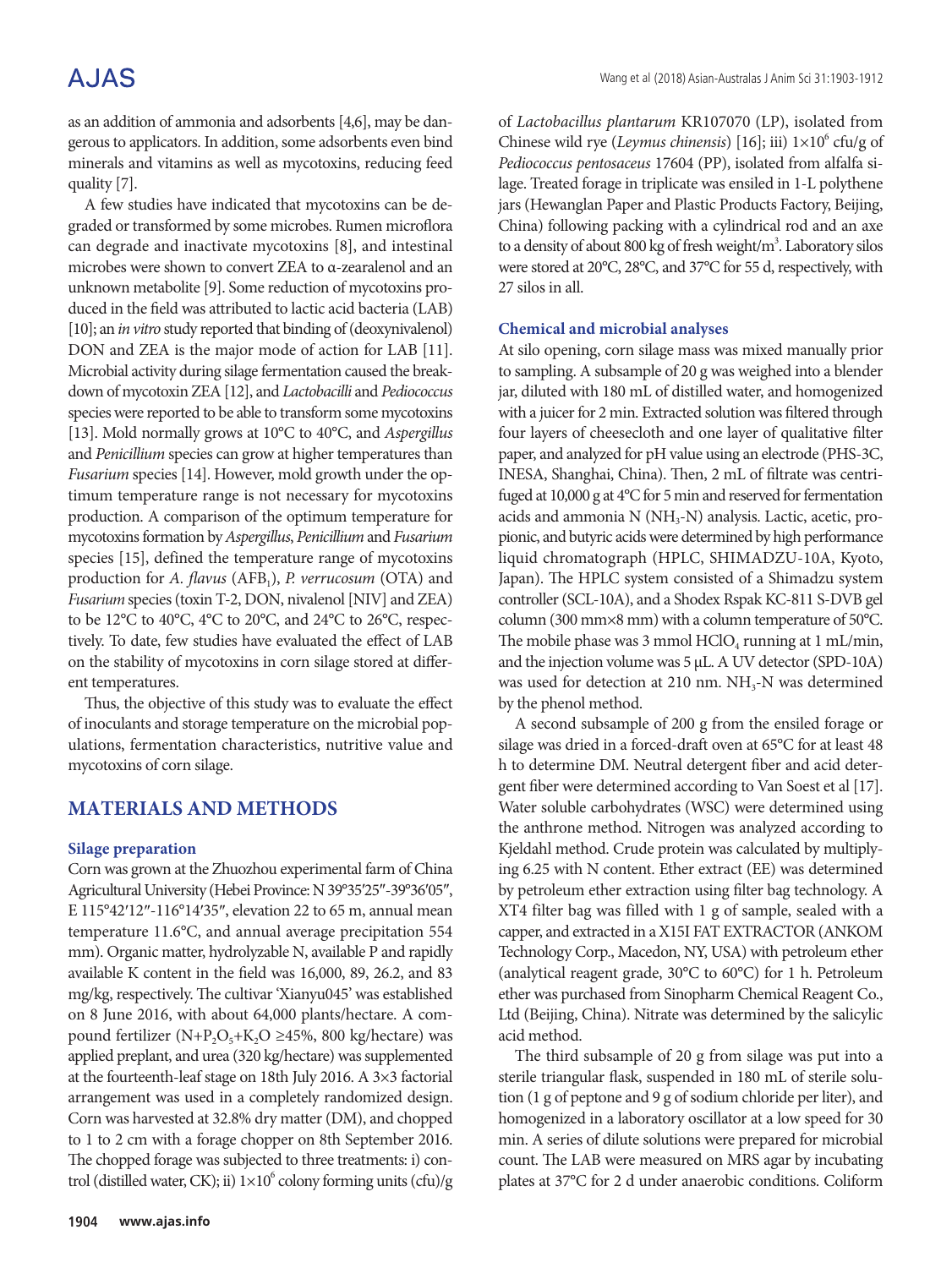bacteria (CB) were estimated following growth on violet red bile agar incubated at 37°C for 3 d. Yeast and mold were determined on rose bengal medium after incubation at 28°C for 3 d and 5 to 7 d, respectively, with yeast and mold numbers counted separately according to their macromorphological characteristics. Bacteria and fungi were counted on the plates that yield 30 to 400 cfu and 1 to 100 cfu, respectively. All media used were obtained from Beijing Aoboxing Biotech Co., Ltd (Beijing, China).

#### **Mycotoxins determination**

*Reagents and solutions*: Mycotoxin standard solution NIV (100 μg/mL), DON (100 μg/mL), 3-acetyl-deoxynivalneol (3-ADON, 100 μg/mL), AFB<sub>1</sub> (2 μg/mL), HT-2 (100 μg/mL), T-2 (100 μg/mL), OTA (10 μg/mL), and ZEA (10 μg/mL) was obtained from Romer Lab (Romer Labs Inc., Newark, NJ, USA). Diluted solutions were prepared immediately before use by diluting the standard solutions with methanol. A stock solution was composed of eight mycotoxins described above, and prepared by combining suitable aliquots of each individual standard dilution to make each mycotoxin 1 μg/mL. A working solution of mycotoxin mixtures was made using a stock solution of the following concentrations: 0.5, 1, 5, 10, 20, 50, and 100 ng/mL. Liquid chromatograph-mass spectrometry grade methanol was purchased from J&K Scientific Ltd (Beijing, China). Acetic acid (guaranteed reagent grade) was obtained from Sigma-Aldrich (Shanghai, China). All reagents (analytical reagent grade) were supplied by Yanxiwan Chemical Reagent Company (Beijing, China), and 15 and 50 mL polyethylene centrifuge tubes used were purchased from Corning Inc. (Corning, NY, USA).

*Extraction procedure and clean-up*: For silage extracting, the QuEChERS extraction method was used [18,19], where 5 g of DM silage was weighed into a 50 mL centrifuge tube, soaked in 10 mL of 2% formic acid for 30 min, and oscillated on a rotary shaker for 30 min at 240 rpm after an addition of 10 mL of acetonitrile. Subsequently, 4 g of  $MgSO<sub>4</sub>$  and 1 g of NaCl were added, and the tube was capped immediately (a brief hand shaking was done immediately after an addition of salts to prevent agglomeration). The slurry was immediately oscillated for 30 s with a vortex mixer and centrifuged at 10,000 g for 5 min at 4°C, with an aim to induce phase separation and mycotoxins partitioning. Removal of residual water and cleanup were performed simultaneously by using a rapid procedure called dispersive solid-phase extraction (dispersive-SPE), where 2 mL of acetonitrile extract was mixed with 300 mg of  $MgSO<sub>4</sub>$  and 100 mg of  $C<sub>18</sub>$  endcapped silica sorbent (Agilent Technologies, Santa Clara, CA, USA) in a 15 mL centrifuge tube, and centrifuged at 10,000 g for 1 min at 4°C. A portion of the final solution (1 mL) was filtered to a sample bottle (Agilent Technologies, USA) by a 0.22 μm syringe filter, and stored at –20°C until further analysis.

*Instrumental conditions*: Instrumental conditions were set according to the Agilent Mass Spectrometry (MS) Technology Products Solutions solution package (mycotoxin, 1290-6470 Parameters, Agilent Technologies, USA). An Agilent infinity 1290 ultra-high performance liquid chromatography (UHPLC) system (Agilent Technologies, USA) was utilized throughout the study. This instrument consisted of a UHPLC pump with a built-in micro-degasser, an infinity autosampler with backflush function, and a temperature control compartment. Chromatographic separation was achieved using an Agilent Eclipse Plus column (1.8 μm, 100 mm×2.1 mm, Agilent Technologies, USA) at a flow rate of 300 μL/min, with a mobile phase consisting of solvent A and solvent B, where solvent A was water solution containing 1% acetic acid and 5 mM ammonium acetate, and solvent B was methanol. The chromatogram of 8 mycotoxins mixed standard solution and gradient elution program are shown in Figure 1 and Table 1, respectively. The injection volume of each sample was 2 μL and column temperature was 40°C.

Analytes were detected using an Agilent 6470 triple quadrupole MS equipped with a Jet Stream electrospray ionization probe. MS was operated in dynamic multi-reaction monitor by monitoring two transitions (one quantifier and the other qualifier) for each analyte, with individual dwell time. MS parameters were as follows: gas temperature 300°C; sheath gas temperature 350°C; gas flow 7 L/min, sheath gas flow 11 L/min, and capillary 3,500 V, positive. The acquisition was performed in positive polarity, and the optimized MS conditions are outlined in Table 2. Linearity was established by injecting increasing concentrations (triplicates) of working solution (0.5, 1, 5, 10, 20, 50, and 100 ng/mL). Standard curves were linear in the range studied, showing correlation coefficients of >0.999. Quantification and detection limits were determined by spiked samples based on signal-to-noise ratios of 10:1 for quantification and 3:1 for detection limit.

#### **Statistical analysis**

All microbial counts (LAB, yeast, mold, and CB) were transformed to log10 units on fresh weight basis. Data of the fermentation characteristics, microbial populations, nutritive value and mycotoxin content in silage were analyzed by the Factorial Design model of SAS (9.1 version, SAS Institute Cary, NC, USA). The model used for the analysis was:  $Y = \mu$ + treatment + storage temperature + treatment × storage temperature +  $ε$ , where *Y* = observation,  $μ$  = general mean, treatment = effect of CK or LP or PP, storage temperature = effect of 20°C or 28°C or 37°C, treatment×storage temperature = interaction between treatment and storage temperature, *ε* = residual error. Bon grouping contrasts were utilized to compare means among four levels of one factor with the other factor immobilized. The significant difference was declared at p<0.05.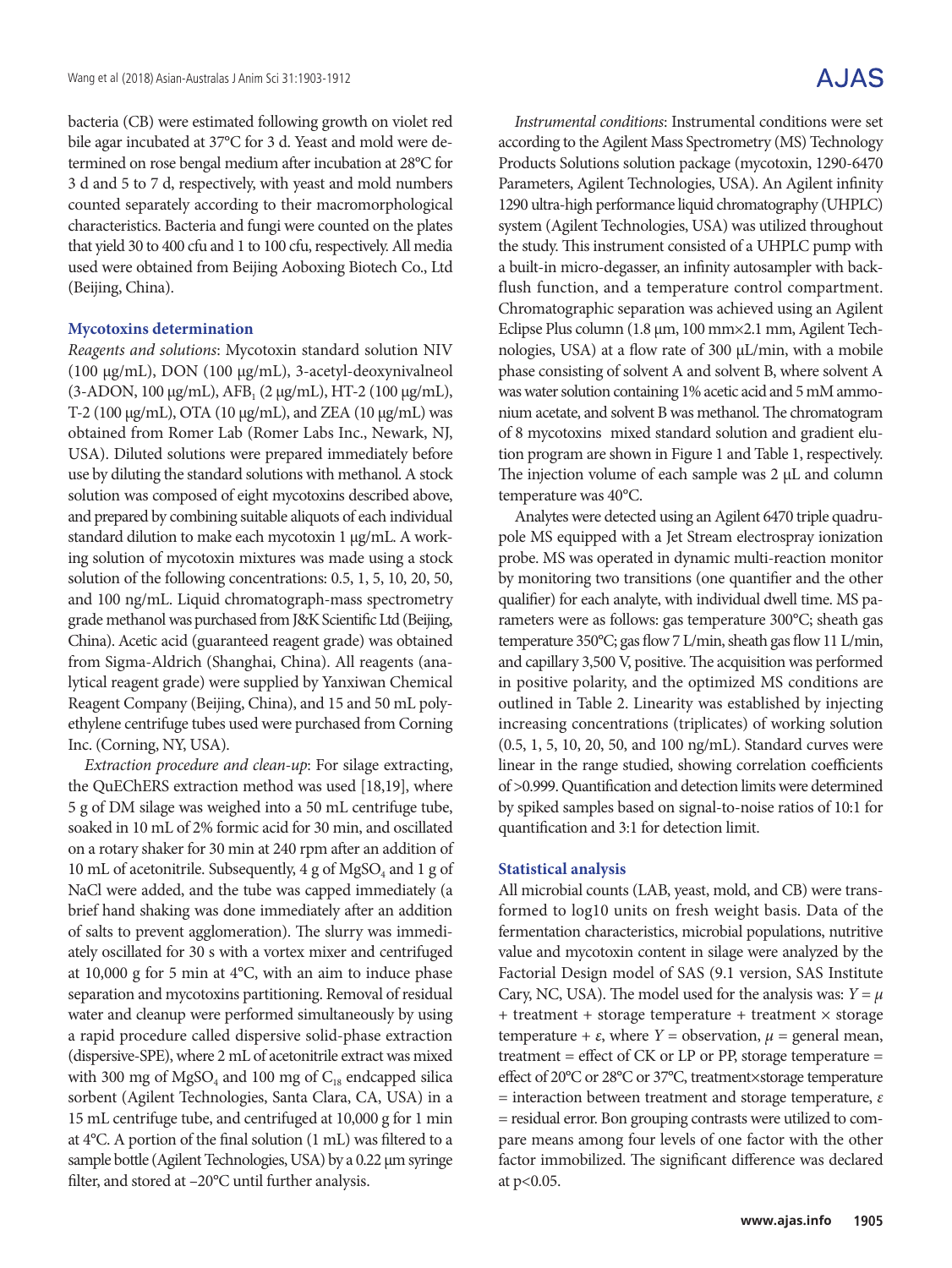



Figure 1. The chromatogram of nivalenol, deoxynivalenol, 3-acetyl-deoxynivalneol, aflatoxin B<sub>1</sub>, HT-2 toxin, T-2 toxin, ochratoxin A, and zearalenone at 100 ng/mL.

| Time (min) | Solvent A (%) | Solvent B (%) |
|------------|---------------|---------------|
| $\theta$   | 90            | 10            |
| 2          | 90            | 10            |
| 3          | 80            | 20            |
| 7          | 76            | 24            |
| 10.5       | 70            | 30            |
| 13.5       | 40            | 60            |
| 15         | 30            | 70            |
| 18         | 25            | 75            |
| 18.1       | 5             | 95            |
| 21.9       | 5             | 95            |
| 22         | 90            | 10            |
| 25         | 90            | 10            |

|  |  |  | Table 1. Elution condition for the mobile phase |  |  |  |
|--|--|--|-------------------------------------------------|--|--|--|
|--|--|--|-------------------------------------------------|--|--|--|

## **RESULTS**

**Chemical, microbial and mycotoxin composition of corn** Chemical and microbial composition and mycotoxin content of ensiling plant are presented in Table 3 and 4, respectively. Nitrate, DON, and ZEA content of corn was 383 mg/kg, 163 and 30.6 ng/g accordingly.

### **Microbial and chemical composition of corn silage**

Table 5 shows the microbial counts and fermentation characteristics of corn silage treated with inoculants and storage temperature. LAB count in PP-treated silage silage stored at 20 $^{\circ}$ C was higher than CK and LP (p<0.05), and their count

|  |  | <b>Table 2.</b> Chromatographic and mass spectrometric parameters for the detection of mycotoxins |
|--|--|---------------------------------------------------------------------------------------------------|
|  |  |                                                                                                   |

| Analyte          | <b>Precursor ion</b> | <b>Product ion</b><br>(quantification) | <b>Product ion</b><br>(qualifier) | Dwell time<br>(ms) | <b>Collision energy Retention time</b><br>(V) | (min) | Limit of<br>detection<br>(ng/g) | Limit of<br>quantification<br>(ng/g) |
|------------------|----------------------|----------------------------------------|-----------------------------------|--------------------|-----------------------------------------------|-------|---------------------------------|--------------------------------------|
| <b>NIV</b>       | 371                  | 281                                    | 59.1                              | 100                | 10                                            | 2.79  |                                 |                                      |
| <b>DON</b>       | 355                  | 265                                    | 59                                | 60                 | 10                                            | 4.52  |                                 |                                      |
| 3-ADON           | 339                  | 231                                    | 213                               | 100                | 10                                            | 10.6  |                                 |                                      |
| AFB <sub>1</sub> | 313                  | 285                                    | 241                               | 30                 | 22                                            | 14.3  | 0.5                             |                                      |
| $HT-2$           | 442                  | 263                                    | 215                               | 40                 | 10                                            | 15.4  |                                 |                                      |
| $T-2$            | 484                  | 305                                    | 185                               | 40                 | 10                                            | 16.1  | 0.3                             |                                      |
| <b>OTA</b>       | 404                  | 239                                    | 358                               | 20                 | 20                                            | 16.6  | 0.5                             |                                      |
| ZEA              | 317                  | 175                                    | 130                               | 20                 | 25                                            | 16.8  | 0.5                             |                                      |

NIV, nivalenol; DON, deoxynivalenol; 3-ADON, 3-acetyl-deoxynivalneol; AFB<sub>1</sub>, aflatoxin B<sub>1</sub>; HT-2, HT-2 toxin; T-2, T-2 toxin; OTA, ochratoxin A; ZEA, zearalenone.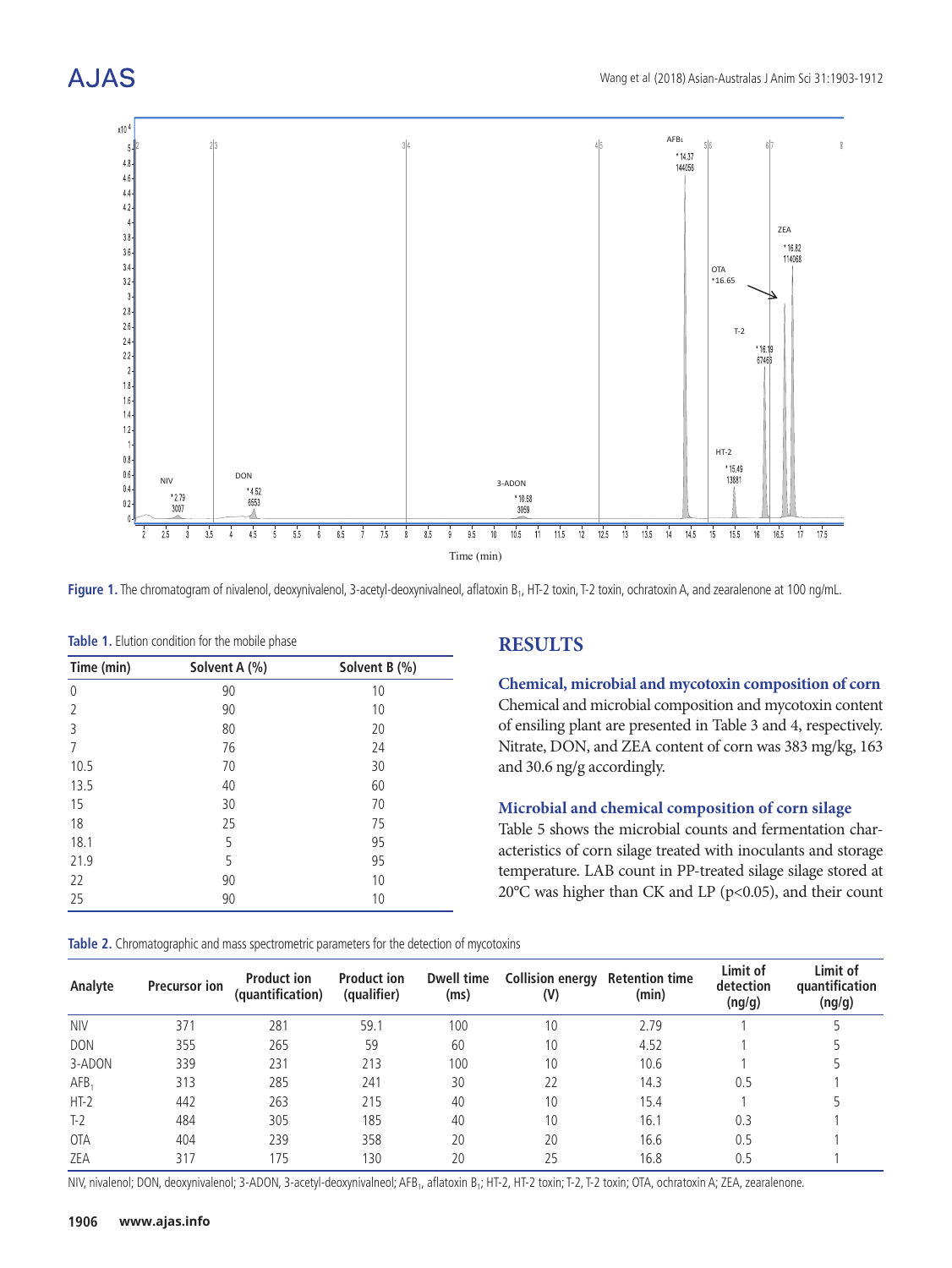#### **Table 3.** Chemical and microbial composition of corn material

| Item | DM | <b>NDF</b> | <b>ADF</b> | <b>WSC</b> | EE | <b>Nitrate</b>                                                                                                                                                                                                                | LAB | Yeast | Mold | <b>CB</b> |
|------|----|------------|------------|------------|----|-------------------------------------------------------------------------------------------------------------------------------------------------------------------------------------------------------------------------------|-----|-------|------|-----------|
|      |    |            |            |            |    |                                                                                                                                                                                                                               |     |       |      |           |
|      |    |            |            |            |    | Mean $\pm$ SD 32.81 $\pm$ 1.71 45.19 $\pm$ 1.80 22.85 $\pm$ 1.28 8.29 $\pm$ 0.36 6.75 $\pm$ 0.43 2.69 $\pm$ 0.11 383.6 $\pm$ 8.72 4.17 $\pm$ 0.05 5.99 $\pm$ 0.89 5.18 $\pm$ 1.12 7.35 $\pm$ 1.28                             |     |       |      |           |
|      |    |            |            |            |    | na that a since a life in the contract of the contract of the contract of the contract of the contract of the contract of the contract of the contract of the contract of the contract of the contract of the contract of the |     |       |      |           |

DM, dry matter; NDF, neutral detergent fiber; ADF, acid detergent fiber; CP, crude protein; WSC, water soluble carbohydrates; EE, ether extract; LAB, lactic acid bacteria; CB, coliform bacteria; FM, fresh matter; SD, standard deviation.

Data were shown with triplicate.

#### **Table 4.** Mycotoxin content of corn material

| Item          | <b>NIV</b> | DON                                                                                                                                                                                                                                                                                                                                                                                                                                                                                            | 3-ADON           | AFB.          | $HT-2$           |  | OTA         | <b>ZEA</b>   |  |  |
|---------------|------------|------------------------------------------------------------------------------------------------------------------------------------------------------------------------------------------------------------------------------------------------------------------------------------------------------------------------------------------------------------------------------------------------------------------------------------------------------------------------------------------------|------------------|---------------|------------------|--|-------------|--------------|--|--|
|               |            | $\mathsf{ng/g}, \mathsf{dry}\ \mathsf{matter}\ \mathsf{con} \ \mathsf{con} \ \mathsf{con} \ \mathsf{con} \ \mathsf{map} \ \mathsf{map} \ \mathsf{in} \ \mathsf{sup} \ \mathsf{sup} \ \mathsf{sup} \ \mathsf{sup} \ \mathsf{sup} \ \mathsf{sup} \ \mathsf{sup} \ \mathsf{sup} \ \mathsf{sup} \ \mathsf{sup} \ \mathsf{sup} \ \mathsf{sup} \ \mathsf{sup} \ \mathsf{sup} \ \mathsf{sup} \ \mathsf{sup} \ \mathsf{sup} \ \mathsf{sup} \ \mathsf{sup} \ \mathsf{sup} \ \mathsf{sup} \ \mathsf{sup$ |                  |               |                  |  |             |              |  |  |
| Mean $\pm$ SD | 2.86       | 163.7<br>18                                                                                                                                                                                                                                                                                                                                                                                                                                                                                    | $36.98 \pm 0.47$ | $30.26 + 0.7$ | $13.94 \pm 0.82$ |  | $3445 + 02$ | $3063 + 264$ |  |  |

NIV, nivalenol; DON, deoxynivalenol; 3-ADON, 3-acetyl-deoxynivalneol; AFB<sub>1</sub>, aflatoxin B<sub>1</sub>; HT-2, HT-2 toxin; T-2, T-2 toxin; OTA, ochratoxin A; ZEA, zearalenone; SD, standard deviation.

Data were shown with triplicate.

### in PP-treated silage silage stored at 28°C was higher than LP (p<0.05), whereas LP-treated silage stored at 37°C had a higher

count of LAB compared with CK and PP (p<0.05). Without any treatment, LAB number in silage conserved at 28°C was

#### **Table 5.** Microbial populations and fermentation characteristics of corn silage treated with inoculants and storage temperature

|         |                  |                      | Storage temperature (°C) |                    | p-value        |              |                             |  |  |
|---------|------------------|----------------------|--------------------------|--------------------|----------------|--------------|-----------------------------|--|--|
| Item    | <b>Treatment</b> | 20                   | 28                       | 37                 | T.             | $\mathsf{S}$ | TxS                         |  |  |
| LAB     | <b>CK</b>        | $6.51^{bB}$          | 7.37 <sup>abA</sup>      | $5.33^{bC}$        | 0.0148         | < 0.0001     | 0.0023                      |  |  |
|         | <b>LP</b>        | 6.26 <sup>b</sup>    | 6.43 <sup>b</sup>        | 5.90 <sup>a</sup>  |                |              |                             |  |  |
|         | PP               | $7.33aA}$            | $7.79aA}$                | $5.26^{bB}$        |                |              |                             |  |  |
| Yeast   | <b>CK</b>        | $5.35^{\text{cA}}$   | $3.83^{bB}$              | $3.55^{bB}$        | < 0.0001       | < 0.0001     | 0.3244                      |  |  |
|         | LP               | 6.03 <sup>b</sup>    | $5.52$ <sup>a</sup>      | 5.00 <sup>a</sup>  |                |              |                             |  |  |
|         | PP               | $6.34aA}$            | $4.88$ <sup>aB</sup>     | $4.87^{abB}$       |                |              |                             |  |  |
| Mold    | CK               | $4.01aA}$            | $3.47^{AB}$              | 2.80 <sup>B</sup>  | 0.5366         | 0.0097       | 0.0424                      |  |  |
|         | LP               | $3.38$ <sup>ab</sup> | 3.36                     | 2.80               |                |              |                             |  |  |
|         | PP               | $2.80^{bB}$          | $3.99^{A}$               | 3.00 <sup>B</sup>  |                |              |                             |  |  |
| CB      | CK               | $5.74^{A}$           | $4.42^{B}$               | $4.08^{bB}$        | 0.2889         | 0.0946       | 0.1605                      |  |  |
|         | <b>LP</b>        | 5.13                 | 5.34                     | 5.03 <sup>ab</sup> |                |              |                             |  |  |
|         | PP               | 5.30                 | 5.07                     | 5.07 <sup>a</sup>  |                |              |                             |  |  |
| pH      | <b>CK</b>        | $3.71^{bB}$          | $3.71^{bB}$              | $3.81^{A}$         | 0.0005         | < 0.0001     | 0.2219                      |  |  |
|         | LP               | $3.69^{bB}$          | $3.70^{bB}$              | $3.83^{A}$         |                |              |                             |  |  |
|         | PP               | $3.80^{ab}$          | $3.75$ <sup>aC</sup>     | $3.85^{A}$         |                |              |                             |  |  |
| $NH3-N$ | CK               | $2.98^{aB}$          | $3.98a{aA}$              | $4.38a{aA}$        | < 0.0001       | < 0.0001     | 0.2937                      |  |  |
|         | <b>LP</b>        | $1.90^{bC}$          | $2.78^{bB}$              | 3.50 <sup>bA</sup> | $\overline{a}$ |              | $\mathcal{L}_{\mathcal{A}}$ |  |  |
|         | PP               | $3.01^{aB}$          | $3.34^{bB}$              | $4.26aA}$          |                |              |                             |  |  |
| LA      | CK               | 4.91                 | 5.16                     | 5.23               | 0.1725         | 0.3900       | 0.6227                      |  |  |
|         | LP               | 5.53                 | 5.76                     | 5.54               |                |              |                             |  |  |
|         | PP               | 5.19                 | 5.57                     | 5.56               |                |              |                             |  |  |
| AA      | CK               | 1.45                 | 1.42                     | 1.56               | 0.1202         | 0.4850       | 0.7580                      |  |  |
|         | <b>LP</b>        | 1.53                 | 1.41                     | 1.40               |                |              |                             |  |  |
|         | PP               | 1.39                 | 1.26                     | 1.30               |                |              |                             |  |  |
| PA      | CK               | 0.31                 | 0.31                     | 0.28               | 0.4567         | 0.0027       | 0.2637                      |  |  |
|         | LP               | $0.39^{A}$           | 0.30 <sup>B</sup>        | $0.28^{B}$         |                |              |                             |  |  |
|         | PP               | 0.35                 | 0.30                     | 0.28               |                |              |                             |  |  |

T, treatment effect; S, storage temperature effect; T × S, interaction effect between treatment and storage temperature; LAB, lactic acid bacteria; CK, control; LP, Lactobacillus plantarum KR107070; PP, Pediococcus pentosaceus 17604; CB, coliform bacteria; NH<sub>3</sub>-N, ammonia nitrogen; LA, lactic acid; AA, acetic acid; PA, propionic acid. Fermentation indexes are expressed on dry matter (%) except pH and NH<sub>3</sub>-N, and microbial numbers are shown on a  $log_{10}$  unit basis (fresh matter). NH<sub>3</sub>-N is shown on total nitrogen basis (%).

Means within columns (a,b,c,d) or rows (A,B,C,D) with different letters are significantly different (p < 0.05).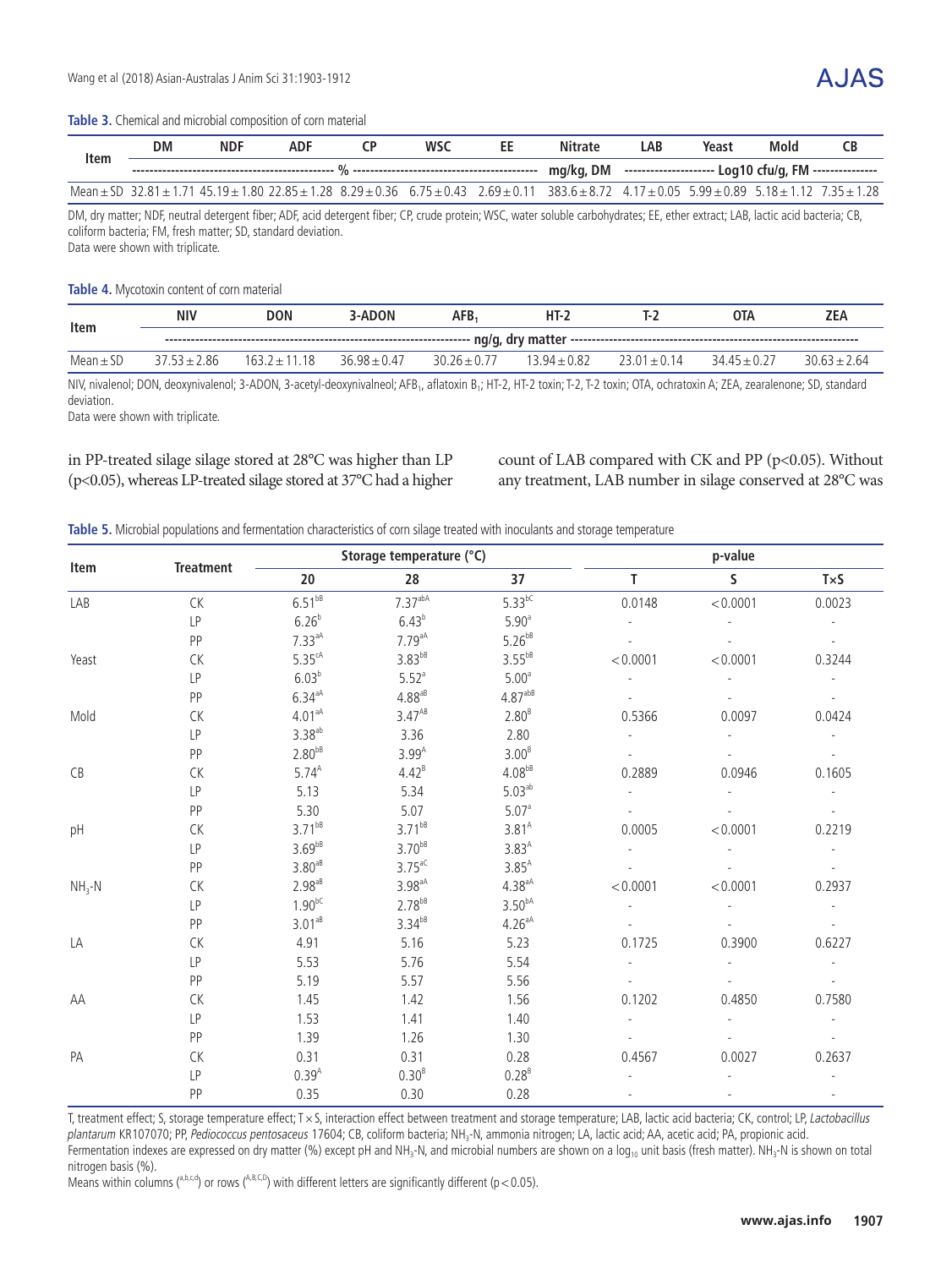higher in comparison with  $20^{\circ}$ C and  $37^{\circ}$ C (p<0.05), and their number in silage conserved at 20°C was higher compared with  $37^{\circ}$ C (p<0.05). The addition of PP resulted in a lower population of LAB in silage conserved at 37°C in contrast with 20°C and 28°C (p<0.05). Yeast number in any silage decreased as storage temperature increased from 20°C to 37°C (p<0.05), regardless of additive effect. Yeast number in LP-treated silage ensiled at any temperature was higher than CK ( $p$ <0.05), and its number in PP-treated silage ensiled at 20°C and 28°C was higher than CK (p<0.05), whereas PP-treated silage ensiled at 20°C had a higher count of yeast in comparison with LP (p<0.05). With the addition of PP or no additive, yeast population in silage ensiled at 20°C was higher compared to 28°C and 37°C (p<0.05). Mold count in PP-treated silage stored at 20 $^{\circ}$ C was lower than CK and LP (p<0.05). Without any additive, silage stored at 20°C had a higher count of mold in contrast with 37 $\degree$ C (p<0.05), whereas the application of PP led to a higher number of mold in silage stored at 28°C compared with 20°C and 37°C (p<0.05). CB number in CK-treated silage stored at 37°C was lower compared to LP and PP (p< 0.05), and CK-treated silage stored at 20°C had a higher number of CB in comparison with 28°C and 37°C (p<0.05).

According to Table 5, the pH value in any silage was below 4.0, ranging from 3.69 to 3.85. The pH value in PP-treated silage conserved at 20°C and 28°C was higher than CK and LP ( $p$ <0.05). With the addition of LP or no additive, silage conserved at 37°C had a higher pH level compared to 20°C and 28°C (p<0.05). The application of PP not only resulted in a higher pH level in silage conserved at 37°C in comparison with 20°C and 28°C (p<0.05), but also caused a higher value of pH in silage conserved at 20°C compared to 28°C ( $p$ <0.05). NH<sub>3</sub>-N content in any silage increased significantly as conservation temperature increased from 20°C to 37°C ( $p$ <0.05), irrespective of treatment effect. NH<sub>3</sub>-N content in LP-treated silage stored at any temperature was lower than CK (p<0.05), whereas PP-treated silage stored at 28°C had a lower level of  $NH_{3}$ -N in comparison with CK (p<0.05). The addition of LP lowered NH<sub>3</sub>-N level in silage stored at 20°C and 37°C compared to PP (p<0.05). Without any additive, NH3-N value in silage ensiled at 28°C and 37°C was higher compared to 20 $^{\circ}$ C (p<0.05). With the use of LP, NH<sub>3</sub>-N value in silage ensiled at 37°C was higher compared to 20°C and 28°C (p<0.05), and its content in silage ensiled at 28°C was higher than 20 $^{\circ}$ C (p<0.05). The application of PP led to a higher content of NH<sub>3</sub>-N in silage ensiled at 37°C compared with 20°C and 28°C (p<0.05). PA content in LP-treated silage ensiled at 20°C was higher than 28°C and 37°C (p<0.05), whereas there were not significant differences on PA content for all the other contrasts (p>0.05).

Table 6 presents the effect of inoculants on the nutritive value of corn silage stored at three temperatures. DM content in CK-treated silage stored at 37°C was lower in comparison with LP and PP ( $p$ <0.05), and there were not significant differences on DM content for all the other contrasts (p>0.05). CP level in any silage decreased significantly with storage temperature increasing from 20°C to 37°C (p<0.05), irrespective of additive effect. CP level in CK-treated silage conserved at  $28^{\circ}$ C was lower compared to LP and PP (p<0.05), whereas its content in LP-treated silage conserved at 37°C was higher than CK and PP (p<0.05). With no additive, silage conserved

| Item       |                  |             | Storage temperature (°C) |                     |          |              |                          |
|------------|------------------|-------------|--------------------------|---------------------|----------|--------------|--------------------------|
|            | <b>Treatment</b> | 20          | 28                       | 37                  |          | <sub>S</sub> | TxS                      |
| DM         | CK               | 33.4        | 33.5                     | $32.4^{b}$          | 0.0318   | 0.7671       | 0.3377                   |
|            | LP               | 32.9        | 33.3                     | 34.2 <sup>a</sup>   |          |              |                          |
|            | PP               | 34.2        | 34.7                     | 34.3 <sup>a</sup>   |          |              |                          |
| <b>CP</b>  | CK               | $7.53^{A}$  | $7.04^{bB}$              | $6.99^{bB}$         | 0.0007   | 0.0002       | 0.2021                   |
|            | LP               | $7.75^{A}$  | $7.57^{aAB}$             | $7.36^{ab}$         |          |              |                          |
|            | PP               | $7.52^{A}$  | 7.52 <sup>aA</sup>       | $7.19^{bB}$         |          |              | $\overline{\phantom{a}}$ |
| <b>WSC</b> | <b>CK</b>        | $0.98^{bB}$ | $0.83^{bC}$              | 1.19cA              | < 0.0001 | < 0.0001     | 0.0005                   |
|            | LP               | $1.31^{ab}$ | $1.41^{ab}$              | $1.65aA}$           |          |              |                          |
|            | PP               | $0.98^{bB}$ | $0.78^{bC}$              | 1.43 <sup>bA</sup>  |          |              |                          |
| EE         | <b>CK</b>        | 2.12        | 2.26                     | 2.22                | 0.6179   | 0.6213       | 0.7625                   |
|            | LP               | 2.17        | 2.10                     | 2.11                |          |              |                          |
|            | PP               | 2.09        | 2.29                     | 2.26                |          |              |                          |
| Nitrate    | <b>CK</b>        | $73.9^{b}$  | $71.4^{b}$               | $67.6^{\circ}$      | < 0.0001 | 0.2883       | 0.0002                   |
|            | LP               | $91.4^{aA}$ | $80.5a8}$                | $85.8^{\text{aAB}}$ |          |              |                          |
|            | PP               | $61.1^{cC}$ | $70.4^{bB}$              | 78.0 <sup>bA</sup>  |          |              |                          |

**Table 6.** Nutritive value of corn silage treated with inoculants and storage temperature

T, treatment effect; S, storage temperature effect; T × S, interaction effect between treatment and storage temperature; DM, dry matter; CK, control; LP, Lactobacillus plantarum KR107070; PP, Pediococcus pentosaceus 17604; CP, crude protein; WSC, water soluble carbohydrates; EE, ether extract.

CP, WSC, and CF were expressed on DM% and nitrate was shown as mg/kg (DM).

Means within columns (a,b,c,d) or rows (A,B,C,D) with different letters are significantly different (p < 0.05).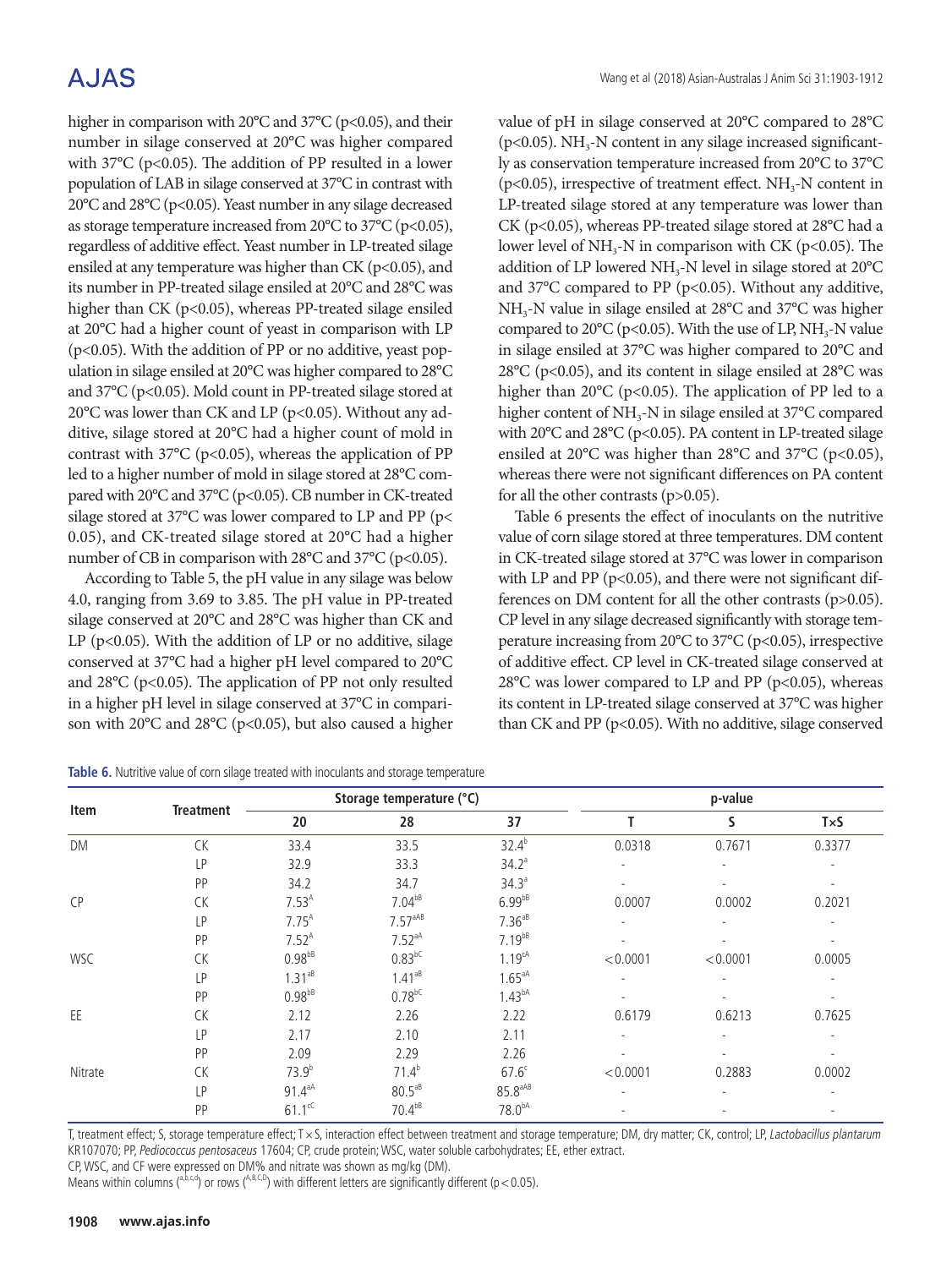at 20°C had a higher content of CP compared with 28°C and 37°C (p<0.05). The application of LP induced a higher value of CP in silage conserved at 20°C in contrast with 37°C (p< 0.05), and PP-treated silage conserved at 37°C had a lower value of CP than 20 and 28°C (p<0.05). WSC content in LPtreated silage ensiled at any temperature was higher compared to CK and PP (p<0.05), whereas its content in PP-treated silage ensiled at 37°C was higher than CK (p<0.05). With the addition of PP or no additive, silage ensiled at 37°C had a higher level of WSC in comparison with  $20^{\circ}$ C and  $28^{\circ}$ C (p<0.05), and WSC level in silage ensiled at 20°C was higher in contrast with 28°C (p<0.05). The application of LP resulted in a higher value of WSC in silage ensiled at 37°C compared to 20°C and 28°C (p<0.05), whereas there were no differences on WSC value for all the remaining comparisons (p>0.05). Nitrate content in silage, ranging from 61.1 to 91.4 mg/kg, was lower compared with 383 mg/kg in corn. At 20°C, nitrate level in LP-treated silage was higher compared to CK and PP (p<0.05), and its level in silage treated with CK was higher than PP (p<0.05). LP-treated silage stored at 28°C had a higher level of nitrate than CK and PP (p<0.05). At 37°C, nitrate level in silage treated with LP was higher compared to CK and PP ( $p<0.05$ ), and its level in silage treated with CK was lower in comparison with PP ( $p<0.05$ ). The use of LP led to a higher value of nitrate in silage stored at 20°C compared to 28°C (p<0.05), whereas PP-treated silage stored at 37°C had a higher value of nitrate than 20°C and 28°C (p<0.05), and the application of PP caused a lower value of nitrate in silage stored at 20°C in contrast with 28°C (p<0.05).

### **Mycotoxin content of corn silage**

Mycotoxin content of corn silage treated with LAB and storage temperature is stated in Table 7. NIV content in PP-treated silage stored at 20 $^{\circ}$ C was higher than CK and LP (p<0.05), whereas its content in PP-treated silage stored at 28°C and 37°C was lower compared to CK and LP (p<0.05). NIV level in LP-treated silage was higher and lower in comparison with CK (p<0.05), at 28°C and 37°C, respectively. Without any additive, NIV value in silage stored at 37°C was higher compared to 20°C and 28°C (p<0.05), and its value in silage stored at 20°C was lower than 28°C (p<0.05). The use of LP resulted in a lower value of NIV in silage stored at 20°C in contrast

|  | Table 7. Mycotoxin content of corn silage treated with lactic acid bacteria and storage temperature |  |  |  |  |  |  |
|--|-----------------------------------------------------------------------------------------------------|--|--|--|--|--|--|
|  |                                                                                                     |  |  |  |  |  |  |

|                  |                  |                    | Storage temperature (°C) |                      |          | p-value      |          |
|------------------|------------------|--------------------|--------------------------|----------------------|----------|--------------|----------|
| Item             | <b>Treatment</b> | 20                 | 28                       | 37                   | т        | $\mathsf{S}$ | TxS      |
| <b>NIV</b>       | CK               | $39.5^{bC}$        | $55.8^{bB}$              | $137.1^{aA}$         | < 0.0001 | < 0.0001     | < 0.0001 |
|                  | LP               | $39.1^{bB}$        | $91.7^{aA}$              | $87.4^{bA}$          |          |              |          |
|                  | PP               | $59.6^{ab}$        | $50.8$ <sup>cC</sup>     | $68.8^{\text{cA}}$   |          |              |          |
| <b>DON</b>       | CK               | $56.4^{bA}$        | $42.5^{bB}$              | $38.3$ <sup>cB</sup> | < 0.0001 | < 0.0001     | < 0.0001 |
|                  | LP               | $76.2^{bC}$        | $126^{ab}$               | $179aA}$             |          |              |          |
|                  | PP               | $261^{aA}$         | 44.1 <sup>bC</sup>       | $66.2^{bB}$          |          |              |          |
| 3-ADON           | CK               | 38.9               | 36.8                     | 37.6                 | 0.1870   | 0.1871       | 0.1022   |
|                  | <b>LP</b>        | 37.0               | 37.0                     | 37.5                 |          |              |          |
|                  | PP               | 37.1               | 37.2                     | 37.3                 |          |              |          |
| AFB <sub>1</sub> | CK               | 24.5               | 23.9                     | 24.2                 | 0.3383   | 0.4968       | 0.7451   |
|                  | LP               | 23.6               | 23.6                     | 24.3                 |          |              |          |
|                  | PP               | 24.0               | 23.4                     | 23.7                 |          |              |          |
| $HT-2$           | CK               | 13.4               | 13.3                     | 13.6                 | 0.7065   | 0.7426       | 0.6698   |
|                  | LP               | 13.4               | 13.8                     | 13.0                 |          |              |          |
|                  | PP               | 13.8               | 13.6                     | 13.5                 |          |              |          |
| $T-2$            | CK               | 21.9               | 22.3                     | 22.2                 | 0.7535   | 0.0121       | 0.4168   |
|                  | LP               | 21.9               | 22.7                     | 22.0                 |          |              |          |
|                  | PP               | 22.2               | 22.4                     | 22.1                 |          |              |          |
| OTA              | CK               | $34.7^{B}$         | $34.9^{bB}$              | $51.6^{\text{aA}}$   | 0.0001   | < 0.0001     | < 0.0001 |
|                  | LP               | $36.2^{B}$         | $36.2^{bB}$              | $39.2^{\text{cA}}$   |          |              |          |
|                  | PP               | $36.5^{\circ}$     | $40.7^{aB}$              | 44.1bA               |          |              |          |
| ZEA              | CK               | $27.5^{b}$         | $30.4^{b}$               | 29.6                 | < 0.0001 | < 0.0001     | < 0.0001 |
|                  | LP               | $28.0^{bAB}$       | $27.4^{bB}$              | $29.4^{A}$           |          |              |          |
|                  | PP               | $37.0^{\text{ab}}$ | $62.0aA}$                | $30.6^B$             |          |              |          |

Mycotoxins were shown on dry matter basis (ng/g).

T, treatment effect; S, storage temperature effect; T × S, interaction effect between treatment and storage temperature; NIV, nivalenol; CK, control; LP, Lactobacillus plantarum KR107070; PP, Pediococcus pentosaceus 17604; DON, deoxynivalenol; 3-ADON, 3-acetyl-deoxynivalneol; AFB<sub>1</sub>, aflatoxin B<sub>1</sub>; HT-2, HT-2 toxin; T-2, T-2 toxin; OTA, ochratoxin A; ZEA, zearalenone.

Means within columns ( $a,b,c,d$ ) or rows ( $A,B,C,D$ ) with different letters are significantly different (p < 0.05).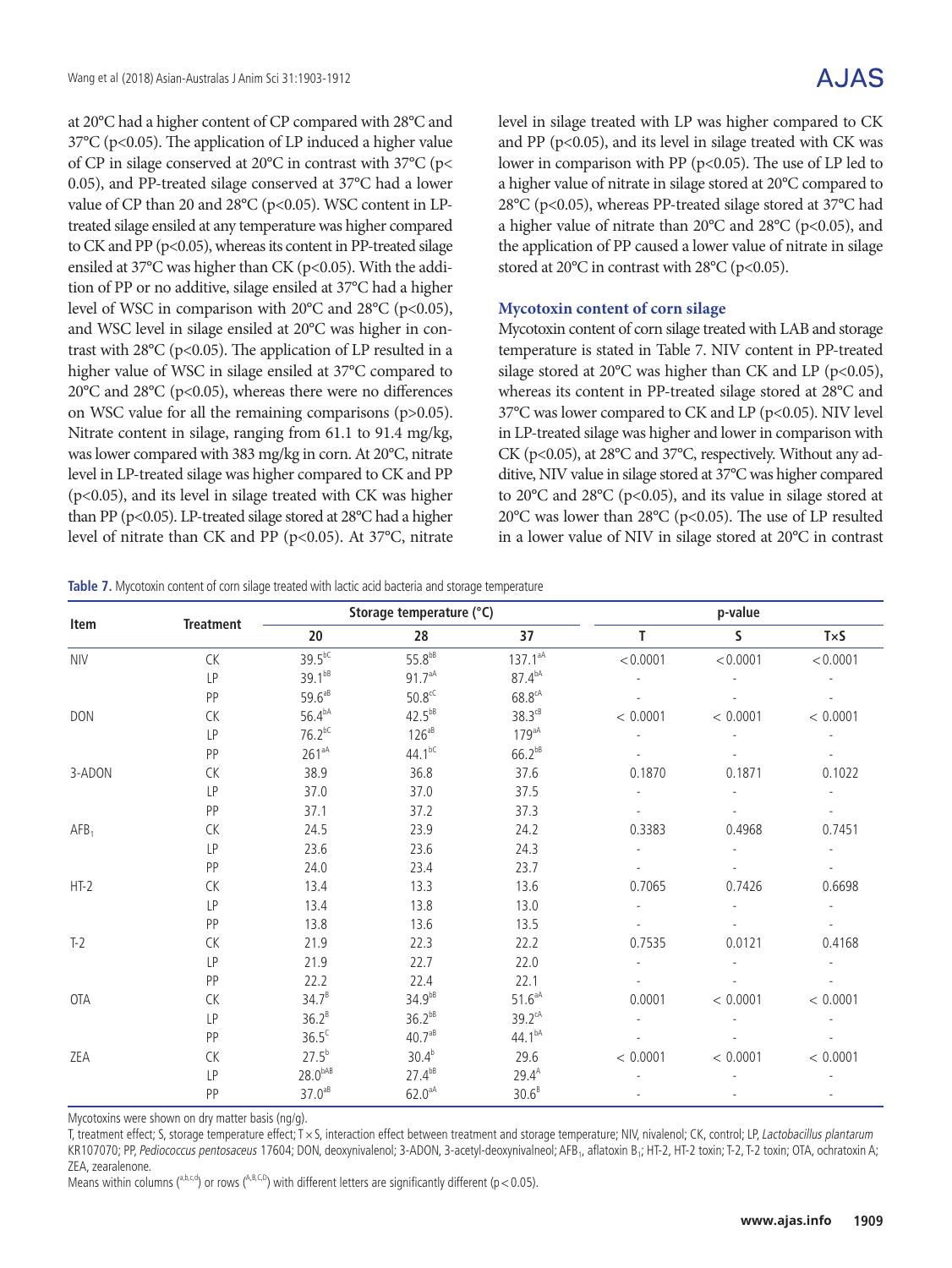with 28°C and 37°C (p<0.05). NIV level in PP-treated silage stored at 37°C was higher compared with 20°C and 28°C (p< 0.05), and its level in silage stored at 20°C was higher than 28°C (p<0.05). DON content in PP-treated silage conserved at 20°C was higher compared to CK and LP ( $p$ <0.05), and its content in LP-treated silage conserved at 28°C was higher in comparison with CK and PP (p<0.05). At 37°C, DON level in silage treated with LP was higher than CK and PP ( $p$ <0.05), and its level in silage treated with CK was lower compared with PP (p<0.05). With no additive, silage conserved at 20°C had a higher value of DON in contrast with 28°C and 37°C (p<0.05). DON value in silage treated with LP increased significantly from 76.2 to 179 ng/g as storage temperature increased from 20°C to 37°C. With the application of PP, DON level in silage ensiled at 20°C was much higher compared to 28°C and 37°C (p<0.05), and its level in silage ensiled at 28°C was lower than 37°C (p<0.05). At 20°C, the 3-ADON level in silage treated with CK was higher in comparison with LP and PP (p<0.05), whereas there were no differences on 3-ADON level for all the remaining comparisons (p>0.05). PP-treated silage stored at 20°C had a higher level of T-2 compared to CK and LP (p<0.05). OTA value in PP-treated silage ensiled at 28°C was higher compared with CK and LP ( $p$ <0.05). When storage temperature increased to 37°C, silage treated with CK had a higher content of OTA in contrast with LP and PP ( $p$ <0.05), and LP-treated silage had a lower content of OTA than PP (p<0.05). Without any additive, OTA level in silage ensiled at 37°C was higher compared to 20°C and 28°C (p<0.05). OTA level in PP-treated silage ensiled at 37°C was higher in comparison with 20°C and 28°C (p<0.05), and its level in PPtreated silage ensiled at 20 $^{\circ}$ C was lower than 28 $^{\circ}$ C (p<0.05). ZEA content in PP-treated silage conserved at 20°C and 28°C was higher compared with CK and LP ( $p$ <0.05). The utilization of LP led to a higher value of ZEA in silage conserved at 37°C in comparison with 28°C (p<0.05), whereas ZEA value in PP-treated silage conserved at 28°C was higher than 20°C and  $37^{\circ}$ C (p<0.05).

## **DISCUSSION**

In the present experiment (Table 5), LP-treated corn silage stored at any temperature had a lower level of NH3-N and a higher number of yeast in comparison with CK, which is in agreement with Filya et al [20]. Without any additive, LAB number in corn silage stored at 37°C was lower than 20°C and 28°C, and a study found the similar phenomenon [21]. According to Table 6, the application of LP resulted in a higher content of WSC in corn silage stored at any temperature compared to CK, it was reported that its concentration in corn silage treated with LP was lower than CK [20]. EE content decreased from 2.69% in corn to 2.09% to 2.29% of corn silage, perhaps microbial activity during fermentation degraded some EE. Nitrate level in corn was 383 mg/kg, and decreased to 61.1 to 91.4 mg/kg after ensiling. Both corn and silage were safe in terms of nitrate content, because their concentrations were below the limit level (1,000 mg/kg). A study showed that nitrate contents in corn were 374 and 433 mg/kg, and reduced to 18.5 to 111 mg/kg of corn silages [22].

The eight mycotoxins in this experiment can be divided into *Aspergillus* and *Fusarium* toxins, with AFB<sub>1</sub> and OTA belonging to *Aspergillus* toxins, and *Fusarium* toxins consisting of the remaining six toxins. As can be seen from Table 4 and 7,  $AFB<sub>1</sub>$  existed in pre- and post-fermented corn samples, and its content was higher in corn (30.2 ng/g) compared with corn silage (23.4 to 24.5 ng/g). This result indicated that  $AFB<sub>1</sub>$ had a slow degradation during fermentation, and agrees with Kalac and Woodford [23]. However,  $AFB<sub>1</sub>$  level was higher in corn silage when compared with pre-fermented samples [24], suggesting that *A. flavus* and *A. parasiticus* activity was enhanced during storage. Silage contamination with  $AFB<sub>1</sub>$  was also found in Argentina [25], Egypt [26] and France [27]. These phenomena above show that  $AFB<sub>1</sub>$  infection may be influenced by field environment where forage crop grow, and is usually concerned with tropical or subtropical regions with a higher temperature. Treatment and storage temperature did not have an effect on  $AFB<sub>1</sub>$  level in corn silage at this experiment, however. OTA is a common contaminant of corn in temperate regions, and its level in corn was 34.4 ng/g at this experiment. Conservation temperature has a significant effect on OTA content in corn silage, and the application of LP and PP decreased its level in corn silage stored at 37°C compared to CK.

Most information for *Fusarium* toxins is for DON in corn silage. DON content in CK-treated corn silage stored at any temperature was lower than that of corn (Tables 4, 7), and two workers found a significant decrease in DON content after ensiling [28], perhaps because *Fusarium* species belong to field molds and their activity was suppressed by low oxygen and pH environment of silage [29]. In this experiment, storage temperature had a remarkable effect on DON level, and its level was not reduced in corn silage treated with LP and PP, whereas one study demonstrated that storage temperature did not affect DON stability [28]. Furthermore, their results showed that ensiling with low DM and prolonging storage time led to mycotoxin degradation of corn silage. DON level was also influenced by silage distribution in a silo, proved by two studies. One study showed that a higher content of DON was detected on the top of corn silage [27], and a lower concentration of it was found at the bottom of corn silage by the same workers [27]. On the whole, ZEA level kept unchanged in corn silage in this study, and this result was in accordance with Gonzales Pereyra et al [25].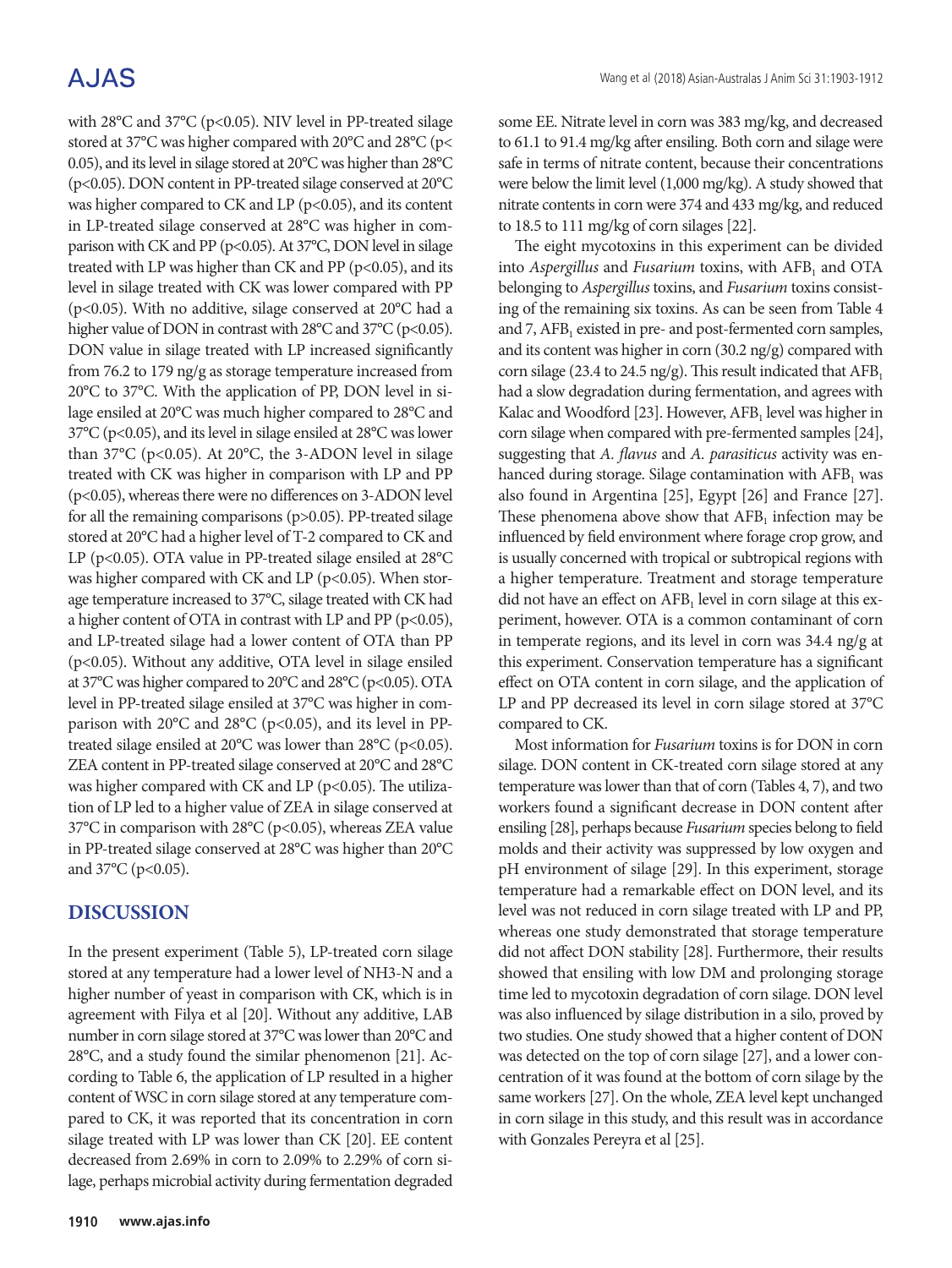## **CONFLICT OF INTEREST**

We certify that there is no conflict of interest with any financial organization regarding the material discussed in the manuscript.

## **ACKNOWLEDGMENTS**

This work was supported by China Forage and Grass Research System (CARS-35), Agro-scientific Research in the Public Interest (201303061), Project on achievements transformation and extension of Tianjin agricultural science and technology (201404040), Project on science and technology plan of Inner Mongolia and Project on test demonstration and service support of agricultural technology (Popularizing demonstration and application of whole-plant corn silage). The authors thank David B. Hannaway from Oregon State University for assistance of words review. Thanks also go to Heather Hallen-Adams from University of Nebraska due to her comments and suggestions on mycotoxin degradation.

## **REFERENCES**

- 1. Reddy KRN, Salleh B, Saad B, et al. An overview of mycotoxin contamination in foods and its implications for human health. Toxin Rev 2010;29:3-26.
- 2. Tsiplakou E, Anagnostopoulos C, Liapis K, Haroutounian SA, Zervas G. Determination of mycotoxins in feedstuffs and ruminant's milk using an easy and simple LC-MS/MS multiresidue method. Talanta 2014;130:8-19.
- 3. Riley RT. Chapter 7 Mechanistic interactions of mycotoxins: theoretical considerations. Mycotoxins in agriculture and food safety. New York, USA: Marcel Dekker Inc; 1998.
- 4. Scott PM. Industrial and farm detoxification processes for mycotoxins. Rev Med Vet 1998;149:543-8.
- 5.Alonso VA, Pereyra CM, Keller LAM, et al. Fungi and mycotoxins in silage: an overview. J Appl Microbiol 2013;115:637-43.
- 6. Huwig A, Freimund S, Kappeli O, Dutler H. Mycotoxin detoxication of animal feed by different adsorbents. Toxicol Lett 2001;122:179-88.
- 7. Guerre P. Interest of the treatments of raw materials and usage of adsorbents to decontaminate animal food containing mycotoxins. Rev Med Vet 2000;151:1095-106.
- 8.Cheli F, Campagnoli A, Dell' Orto V. Fungal populations and mycotoxins in silages: From occurrence to analysis. Anim Feed Sci Technol 2013;183:1-16.
- 9.Kollarczik B, Gareis M, Hanelt M. *In vitro* transformation of the *Fusarium* mycotoxins deoxynivalenol and zearalenone by the normal gut microflora of pigs. Nat Toxins 1994;2:105-10.
- 10.Storm IDM, Sørensen JL, Rasmussen RR, Nielsen KF, Thrane U. Mycotoxins in silage. Stewart Postharvest Rev 2008;4:1-12.
- 11.Niderkorn V, Boudra H, Morgavi DP. Binding of *Fusarium*  mycotoxins by fermentative bacteria *in vitro*. J Appl Microbiol 2006;101:849-56.
- 12.Damoglou AP, Shannon W, Downey GA. The interaction between *Fusarium* and their mycotoxins in grass silage. J Sci Food Agric 1984;35:279-84.
- 13.Niderkorn V, Morgavi DP, Pujos E, Tissandier A, Boudra H. Screening of fermentative bacteria for their ability to bind and biotransform deoxynivalenol, zearalenone and fumonisins in an *in vitro* simulated corn silage model. Food Addit Contam 2007;24:406-15.
- 14.Reyneri A. The role of climatic condition on mycotoxin production in cereal. Vet Res Commun 2006;30(Suppl 1):87-92.
- 15.Sweeney MJ, Dobson ADW. Mycotoxin production by *Aspergillus*, *Fusarium* and *Penicillium* species. Int J Food Microbiol 1998;43:141-58.
- 16.Zhang Q, Li XJ, Zhao MM, Yu Z. Lactic acid bacteria strains for enhancing the fermentation quality and aerobic stability of *Leymus chinensis* silage. Grass Forage Sci 2016;71:472-81.
- 17.Van Soest PJ, Robertson PJ, Lewis BA. Methods for dietary fiber, neutral detergent fiber, and nonstarch polysaccharides in relation to animal nutrition. J Dairy Sci 1991;74:3583-97.
- 18.Anastassiades M, Lehotay SJ, Stajnbaher D, Schenck FJ. Fast and easy multiresidue method employing acetonitrile extraction/partitioning and "dispersive solid-phase extraction" for the determination of pesticide residues in produce. J AOAC Int 2003;86:412-31.
- 19.Yogendrarajah P, Poucke CV, Meulenaer BD, Saeger SD. Development and validation of a QuEChERS based liquid chromatography tandem mass spectrometry method for the determination of multiple mycotoxins in spices. J Chromatogr A 2013;1297:1-11.
- 20.Filya I, Sucu E, Karabulut A. The effect of *Lactobacillus buchneri* on the fermentation, aerobic stability and ruminal degradability of maize silage. J Appl Microbiol 2006;101:1216-23.
- 21.Wang C, Nishino N. Effects of storage temperature and ensiling period on fermentation products, aerobic stability and microbial communities of total mixed ration silage. J Appl Microbiol 2013;114:1687-95.
- 22.Borreani G, Tabacco E. Bio-based biodegradable film to replace the standard polyethylene cover for silage conservation. J Dairy Sci 2015;98:386-94.
- 23.Kalac P, Woodford MK. A review of some aspects of possible associations between the feedings of silage and animal health. Br Vet J 1982;138:305-20.
- 24.Keller LAM, Keller KM, Monge MP, et al. Gliotoxin contamination in pre- and postfermented corn, sorghum and wet brewer's grains silage in Sao Paulo and Rio de Janeiro State, Brazil. J Appl Microbiol 2012;112:865-73.
- 25.Gonzales Pereyra ML, Alonso VA, Sager R, et al. Fungi and selected mycotoxins in pre- and postfermented corn silage. J Appl Microbiol 2008;104:1034-41.